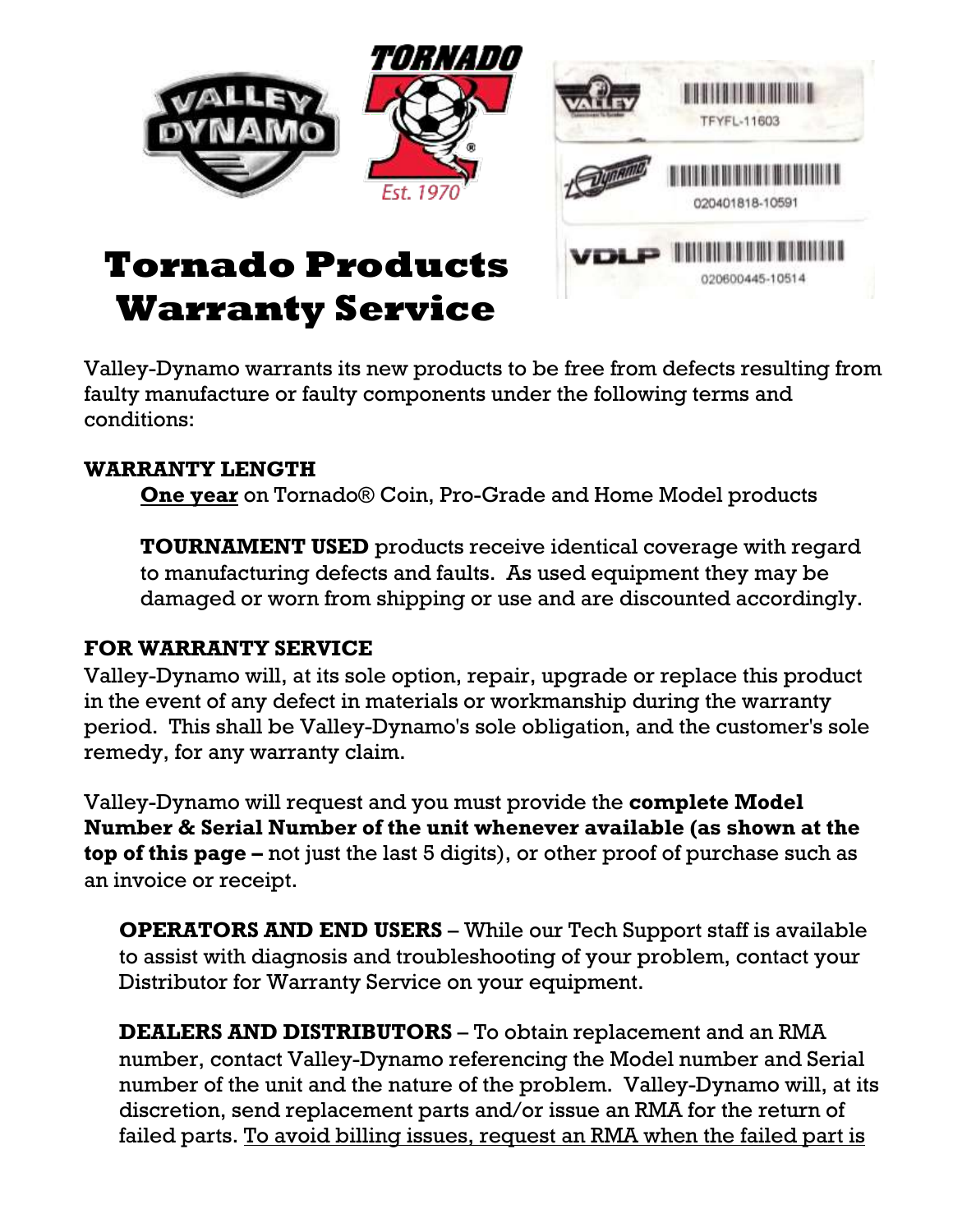present or readily available. Credit will be issued only upon receipt and inspection of the RMA. Valley-Dynamo may send replacement parts or issue an account credit. NO REFUNDS. Valley-Dynamo reserves the right to cancel outstanding RMAs 30 days after issue. Items returned without an RMA will not be inspected or credited and may be refused or returned at Customer Expense.

**REPLACEMENT PARTS COVERAGE** – Valley-Dynamo warrants replacement parts for 90 days from the date of purchase. To obtain a replacement and an RMA number, contact Valley-Dynamo referencing the nature of the problem and provide proof of purchase. Valley-Dynamo will, at its discretion, send replacement parts and/or issue an RMA for the return of failed parts. To avoid billing issues, request an RMA when the failed part is present or readily available. Upon receipt and inspection of the RMA, Valley-Dynamo may send replacement parts or issue an account credit. NO REFUNDS. Valley-Dynamo reserves the right to cancel outstanding RMAs 30 days after issue. Items returned without an RMA will not be inspected or credited and may be refused or returned at Customer Expense.

## **SCOPE OF COVERAGE**

Note that our warranty is not an unconditional guarantee for the duration. Valley, Dynamo and Tornado products are made to our exacting standards and known for their durability, but are not indestructible and may require periodic maintenance in order to function properly. The following are not covered by the warranty.

- 1) Shipping or transport damage
- 2) Normal wear and tear
- 3) Damage or deterioration resulting from neglect, misuse, accident, liquid spills, improper installation, abuse, pets or mishandling
- 4) Incidental or consequential damage (except at Valley-Dynamo's discretion).
- 5) Removal or installation charges.
- 6) Shipping charges except at Valley-Dynamo's discretion.
- 7) Unauthorized modification of the product.
- 8) Use of this product with unapproved parts, conversion kits or accessories.
- 9) Damage from fire, flood, lightning or other acts of nature

## **EXCLUSION OF DAMAGES**

Valley-Dynamo's sole obligation and liability under this warranty is limited to the repair or replacement of a defective product at our option. Valley-Dynamo shall not, in any event, be liable for any incidental or consequential damages